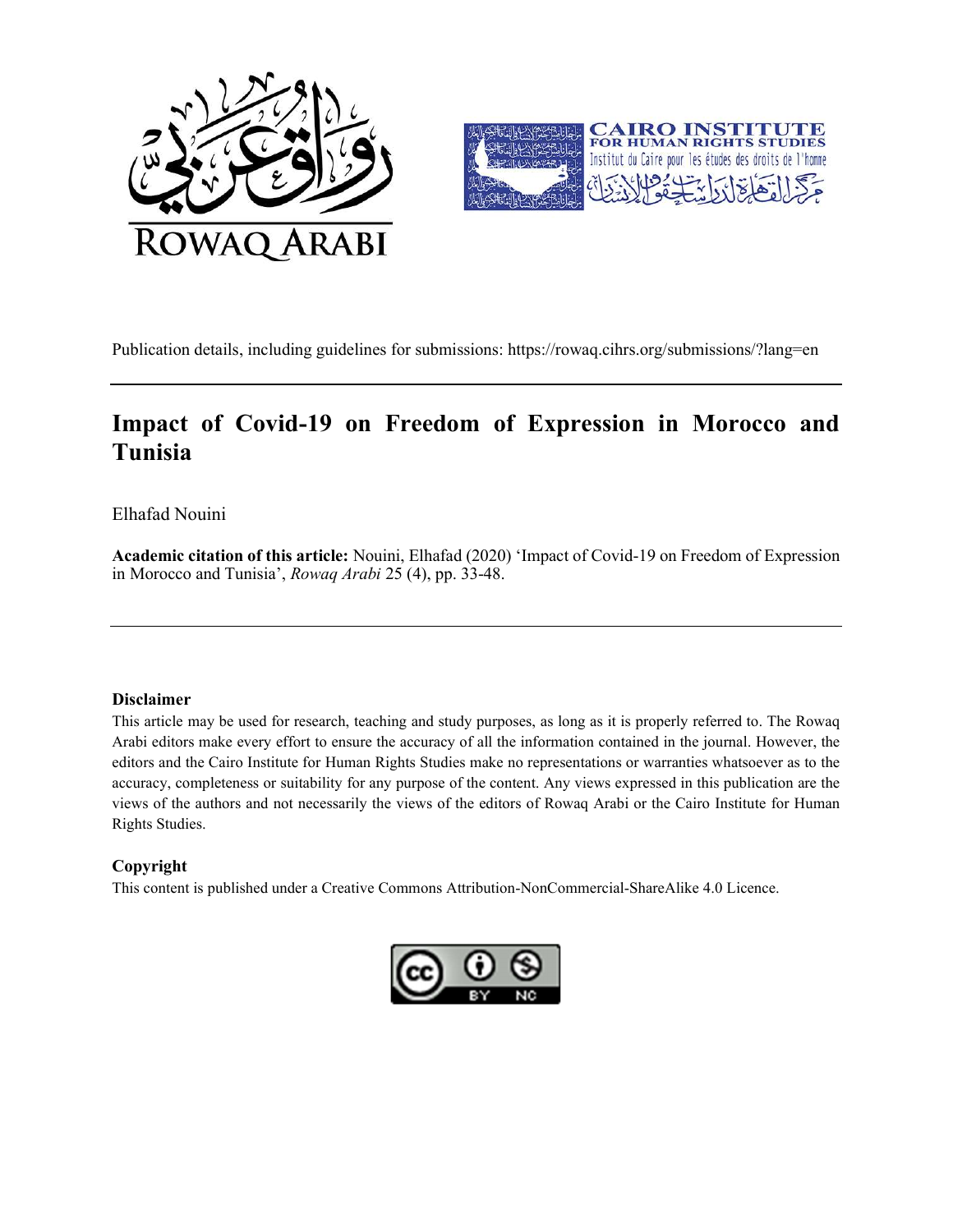## Impact of Covid-19 on Freedom of Expression in Morocco and Tunisia

Elhafad Nouini

## Abstract

With the onset of the Covid-19 pandemic, many countries declared a state of emergency to cope with the crisis, including countries in the Middle East and North Africa (MENA) region. This paper explores the state of emergency's impact on the practice of rights and freedoms in the region, with a focus on freedom of opinion and expression in two North African countries, Morocco and Tunisia. In these two countries, constitutional and rights-related developments have unfolded over the last few years, especially with the 2011 Constitution in Morocco and the 2014 Constitution in Tunisia. Constitutional and rights-related developments are evaluated within the framework of the state of emergency declared in both countries during the Covid-19 crisis. This study sought to determine the extent to which the state of emergency impacted rights and freedoms in Morocco and Tunisia, with a focus on freedom of expression. The results show that both countries are still lacking in terms of constitutional protections for free expression, and for fundamental rights and freedoms in general. The systems of governance in Morocco and Tunisia, especially their executive authorities and security apparatuses, still engage in authoritarian practices and do not shy away from exploiting any extraordinary or exceptional situation to further consolidate their power and reach.

Keywords: State of Emergency; Rights and Freedoms; Covid-19; Morocco; Tunisia

#### Introduction

The Covid-19 pandemic is under the spotlight in the scientific and academic communities, being as it is a novel, inexhaustible, and multidimensional field for writing, research, and studies. Covid-19 has caused great upheavals and dilemmas in our contemporary world, as it is perhaps the most dangerous pandemic afflicting humanity over the last century. In the name of protecting their citizens, states have taken remedial and preventive measures.

The Covid-19 pandemic threatens the normal institutional functioning of constitutionallygoverned states, and it threatens the lives of persons residing in these states. There looms fear of a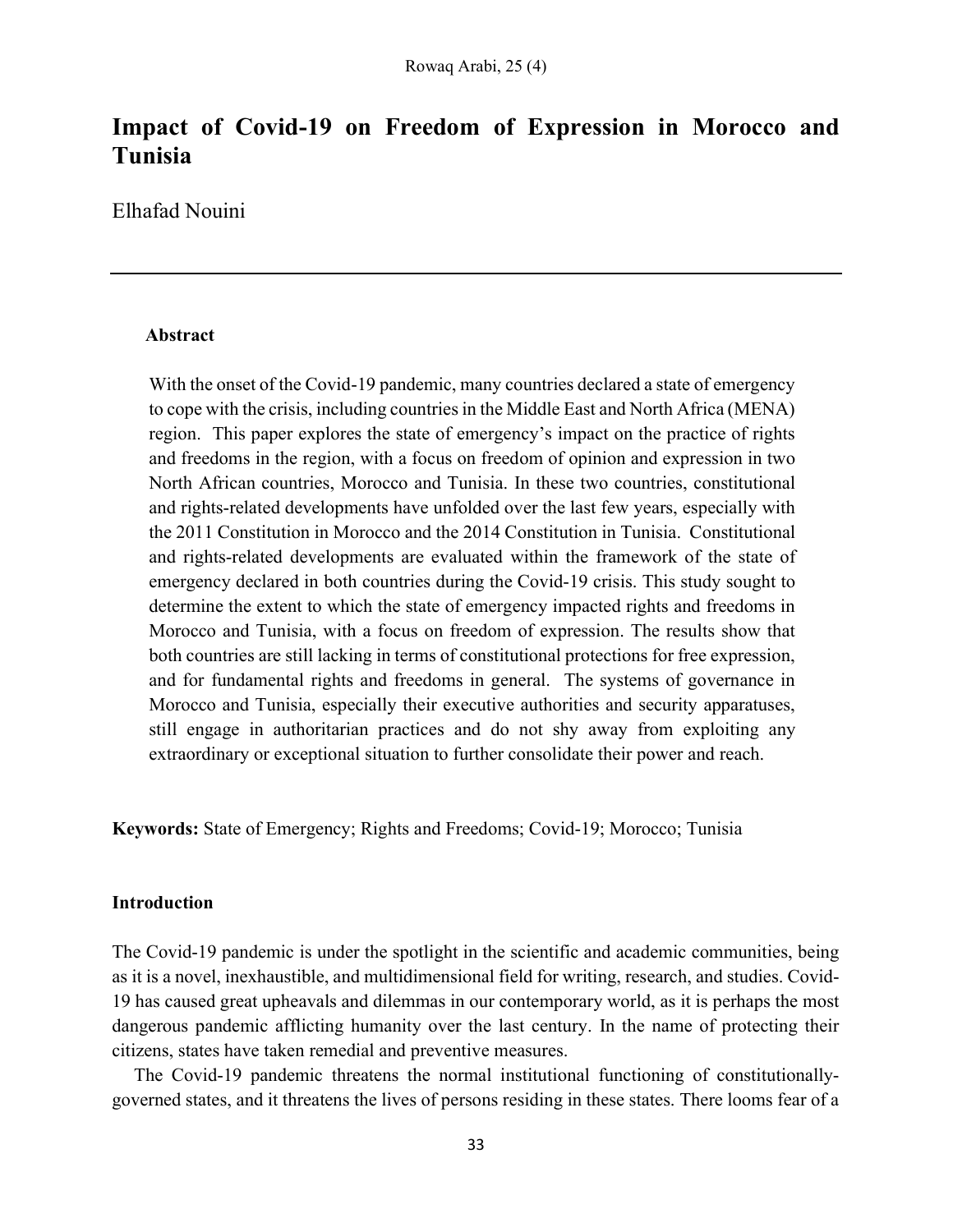large death toll from the pandemic. This rare, exceptional state of affairs has required urgent, unusual, and exceptional measures, foremost among them a state of emergency. A state of emergency is declared to run and protect the country, in accordance with the famous Roman saying "The safety of the People is above the law."<sup>1</sup>

Seemingly overnight, states of emergencies were adopted all over the world; impelling us to review the concept of the state of emergency together with related or equivalent concepts, such as the state of exception, the state of health emergency, and the state of siege. These states all refer to legal systems that replace the normal functioning of a country's system of governance.<sup>2</sup> In particular, a state of emergency leads to the expansion of a government's executive powers and its security institutions, as security apparatuses are primarily in charge of governing during extraordinary or exceptional times. Concurrently, the state of emergency shrinks the space to exercise rights and freedoms in a country.

The concept of a state of emergency, siege, or exception was linked in earlier times to military coups against the ruling regimes. As such, a state of emergency is usually correlated with a security disruption or attempt at regime change. With few exceptions, a state of emergency has never before been associated with a public health crisis. This includes but is not limited to the 'Spanish Flu<sup>13</sup> in 1918, the SARS virus afflicting China and other countries in  $2002-2003$ ,<sup>4</sup> the swine flu in  $2009$ ,<sup>5</sup> and the Ebola virus, which had two outbreaks in  $1976$  and  $2014<sup>6</sup>$  Now a public health crisis has arrived in the form of Covid-19, which is responsible for the most widespread public health emergency as of yet witnessed on a global scale in the twenty-first century.

This paper highlights an important aspect of the Covid-19 crisis, which is the impact of the state of emergency declarations in Morocco and Tunisia on basic rights and freedoms, especially the right to free expression and opinion. By studying and monitoring the impact of these emergency declarations on human rights in the two countries, this paper confirms the hypothesis that Morocco and Tunisia took advantage of the state of emergency; using it not only to confront Covid-19 but also to extend and reinforce their regimes' security reach and authoritarianism at the expense of rights and freedoms. Setbacks have resulted in rights victories achieved after the 2011 uprisings in the MENA region. These rights are stipulated in the two recent constitutions of Morocco and Tunisia, enacted in 2011 and 2014 respectively, especially the right to freedom of opinion and expression.

The main question problematized by this paper is the extent to which the state of emergency impacted rights and freedoms in Morocco and Tunisia, especially the right to freedom of opinion and expression. In order to problematize this question, this paper relies on the analytical legal method, which is based on analysing and deconstructing legal, regulatory, and constitutional texts to reach conclusions on concepts, expressed through the texts, within the context in which they were written. The case study method will also be used as an analytical tool.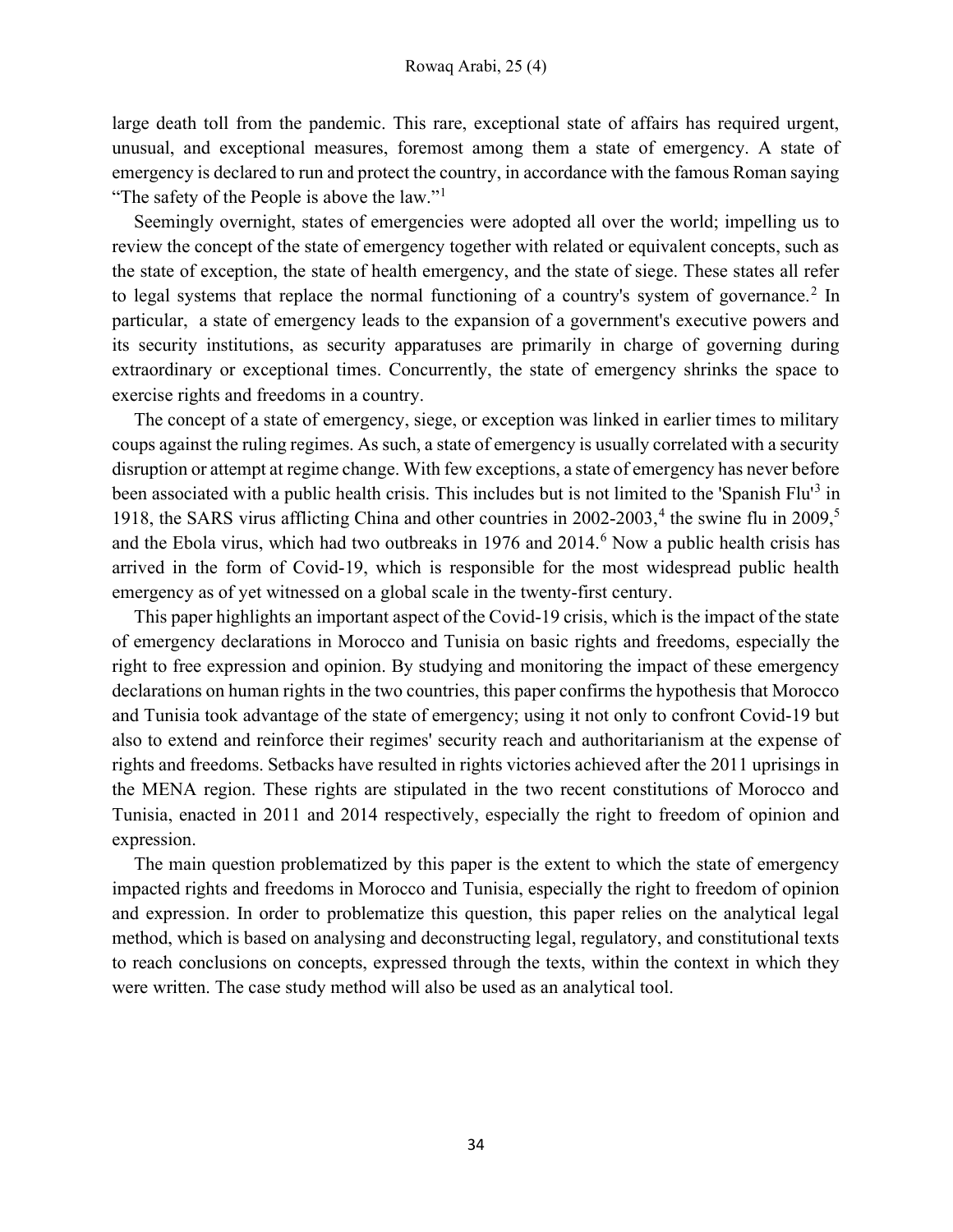## State of Emergency in the International System, Rights and Freedoms

The study of the state of emergency is important; albeit the enactment of an emergency state hypothetically only occurs in exceptional circumstances and in specific contexts, and for specific durations of time. In other words, the state of emergency is framed with conditions that temporally limit its field of action. During states of emergency or exception, a departure from the ordinary happens, which in turn limits a number of rights and freedoms stipulated in international charters and national constitutions.

The definitions of the state of emergency differ between a number of thinkers, researchers, and writers, rendering it difficult to accurately define and categorise. French jurist Maurice Horio defined the state of emergency as 'a legal system prepared in advance to secure the country, based on strengthening powers by transferring civilian power to the hands of the military authority'<sup>7</sup>. Yazilian Kensch defined it as: 'the state that occurs when exceptional crises and disturbances are provoked, and can be considered a legal system in the service of the state, which meets the requirements of efficiency in the context of war or crisis, and which uses methods of restraint to maintain public order. These legal techniques must enable the state to achieve the goal it seeks to achieve – i.e., the rule of law - especially by concentrating the powers in its hand and restricting rights and freedoms'.<sup>8</sup>

When reviewing the definitions of the state of emergency, we note that most of them fall short of providing a direct definition, instead limiting themselves to presenting the purpose of the state of emergency's declaration. In general, the purpose of a state of emergency is to strengthen the executive authority by transferring some of the legislative and judicial powers to it, or to establish an exceptional legal system for the benefit of the institutions of the executive authority. The latter is liberated from the restrictions imposed on it during ordinary circumstances. In addition, the exercise of a number of rights and freedoms is restricted under the state of emergency's cover, to a degree that sometimes exceeds acceptable limits.<sup>9</sup>

The state of emergency is referenced in international law, within international agreements. International human rights treaties have granted states the right to place restrictions on the exercise of internationally guaranteed rights, as these treaties are the legal basis for declaring a state of emergency in exceptional circumstances. The International Covenant on Civil and Political Rights (ICCPR), and the International Covenant on Economic, Social and Cultural Rights (ICESCR) include provisions that allow member states to restrict rights and freedoms under their national laws in a state of emergency.

International human rights law regulates how this power is exercised, so that it does not become an excuse that the state can freely use; and so that the emergency declaration is decided upon according to its own merits and practices. International human rights law has established a legal system for rights restrictions in normal and exceptional circumstances, to ensure that human rights abuses and violations do not occur and to ensure the legitimacy of restricting rights and freedoms is enshrined in national legislation.<sup>10</sup>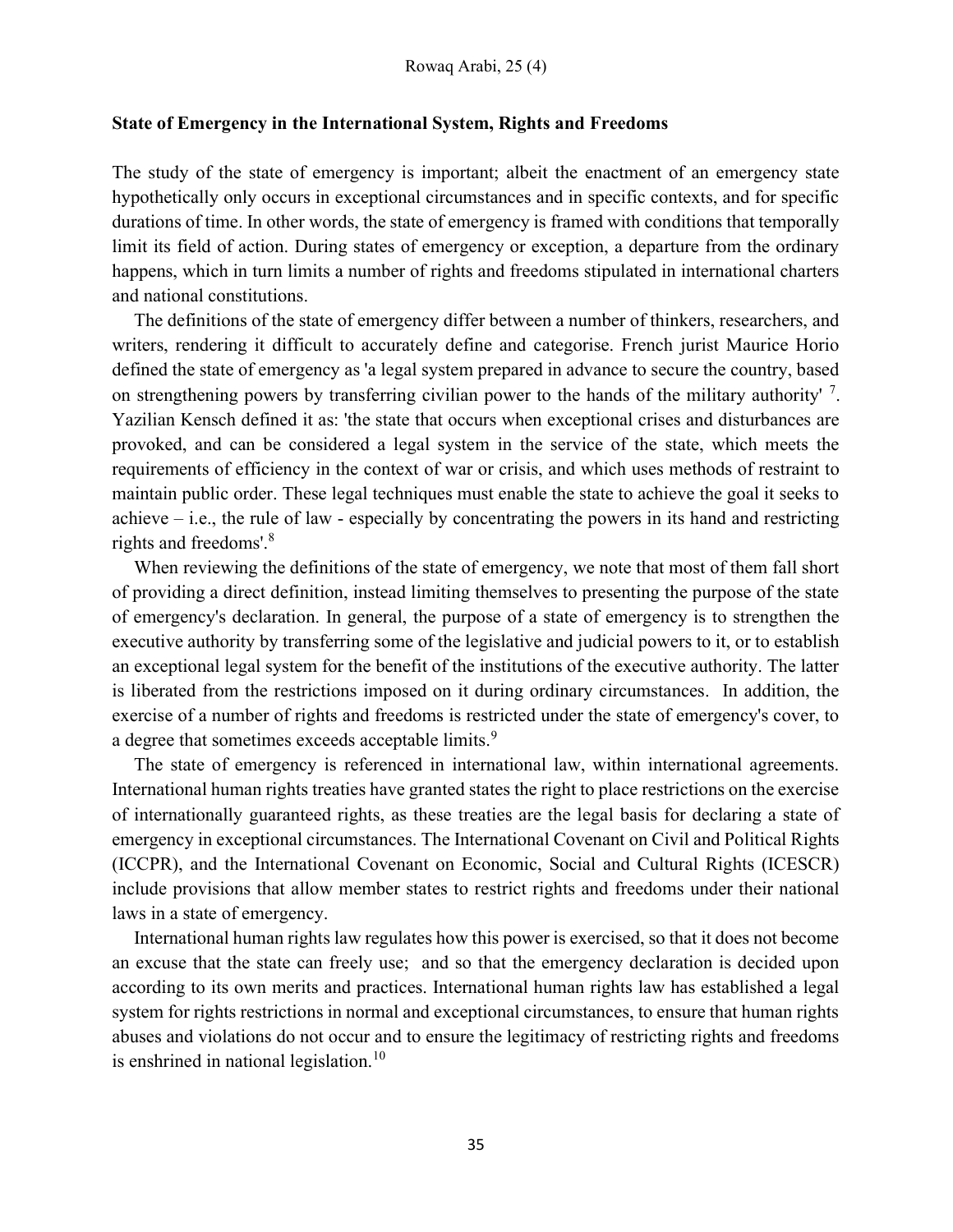The ICCPR regulates the practice and restriction of political and civil rights during a state of emergency. The ICCPR is the basic rights convention included within the framework of the United Nations. Outside of the UN framework, the right to free expression is guaranteed by both the European and American conventions on human rights, while this right is not guaranteed by the African Charter on Human and Peoples' Rights.<sup>11</sup>

States and governments have begun to respect the rules and ethics underlying the declaration of an exceptional or emergency state, since it was stipulated in the ICCPR, which entered into force on 23 March 1976. Article 4 of the ICCPR provides for the conditions necessitating the practice of an emergency state, and for restriction upon the exercise of fundamental rights and freedoms.<sup>12</sup>

In addition to the ICCPR, there are European Convention on Human Rights and the American Convention on Human Rights, which entered into force in 1958 and 1978 respectively.<sup>13</sup> The conventions address the state of emergency and restrictions on the exercise of some rights under emergency circumstances, and the conditions for deploying these restrictions. There are also the Siracusa Principles of 1984, adopted by the United Nations Social and Economic Council, as well as the general comments issued by the Human Rights Committee. These principles, developed by a committee of twenty-one international experts, provide guidance on the state of emergency and rights and freedoms. Explanations are given for all measures that may be taken in the context of the state of emergency and in regards to restricting fundamental rights and freedoms.<sup>14</sup>

When declaring a state of emergency, international law stipulates conditions that must be met to restrict rights and freedoms:

- Threatening the life of the nation. What is meant by this criterion is that the state party to the International Covenant is exposed to an imminent and unusual danger, which necessitates the disavowal of its international obligations arising from it, especially in the field of human rights. This disavowal of obligations, including human rights obligations, is deemed necessary due to the extraordinary circumstances threatening the state's existence and stability, which in turn impedes the functioning of public life within it, jeopardising the entire nation;  $15$
- Official declaration. The state is required to officially declare the state of emergency;
- Goal. The goal of this declaration shall be to protect public interest;
- Determining the period of time and achieving balance. The state must achieve a balance when it limits rights and freedoms during a state of exception and emergency – a balance between the measures and procedures it takes during this period and the requirements of the situation i.e. within the limits of the state of emergency; provided that the conditions are met for declaring a state of emergency and for restricting the exercise of the rights stipulated in the International Covenant; <sup>16</sup>
- Legal stipulation. That is, this situation must be stipulated in the domestic law of the state - especially the constitution - so that all its procedures are constitutional and legal;<sup>17</sup>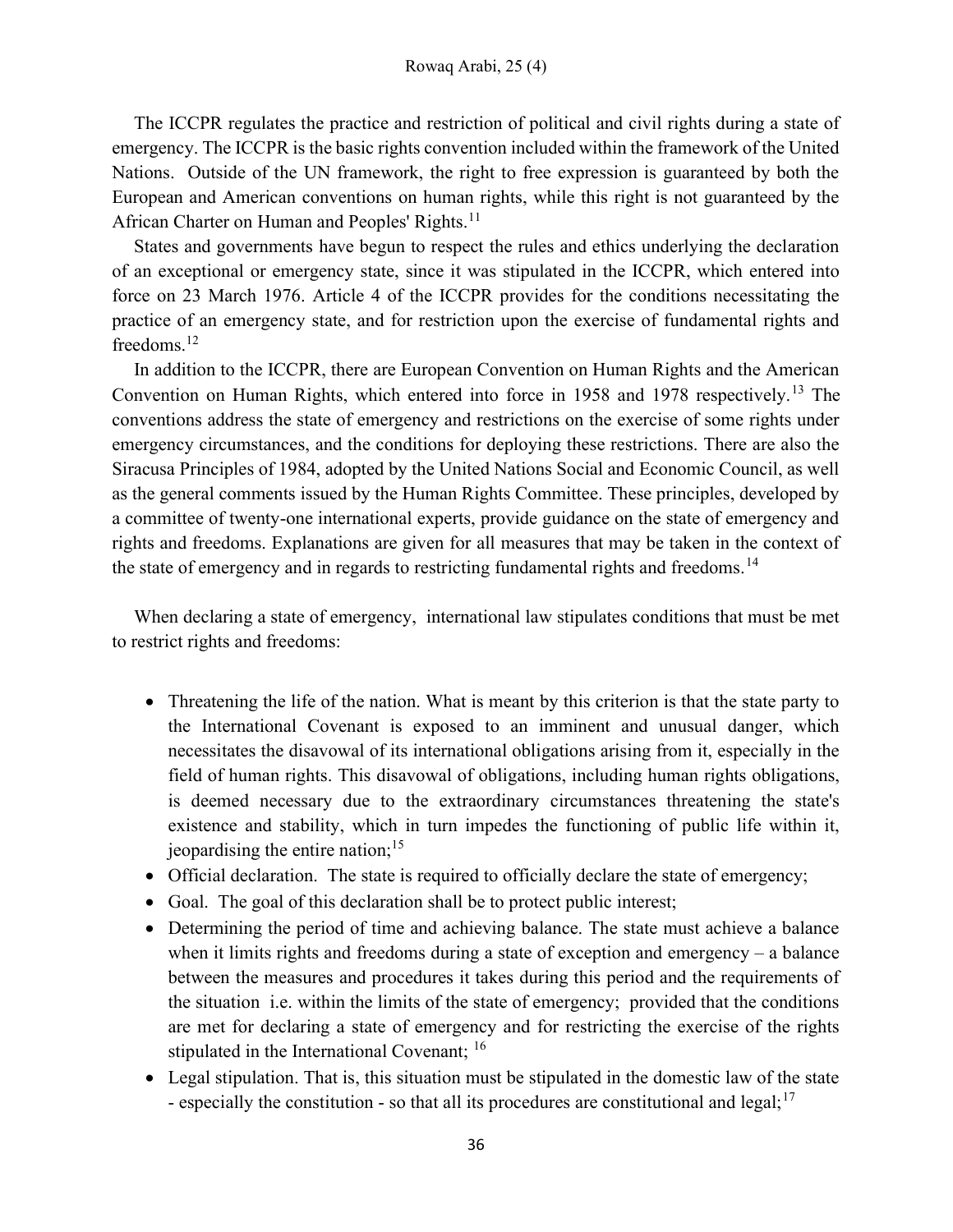• Rights that may not be suspended. Article 4 of the ICCPR stipulated the right of states to suspend fundamental rights and freedoms, by providing conditions in normal and exceptional circumstances for the permissibility of this restriction. In the same article, in the second paragraph, it excluded some of the stipulated rights in Articles 6 and 7, the first and second paragraphs of Article 8, as well as Articles 11, 15, and 16, of this restriction. This is because the rights contained within these articles are not subject to infringement, and the state is prohibited from including them in the rights that are subject to suspension. These rights are protected by the force of international law, and therefore they cannot be abandoned, in order to preserve human dignity in all circumstances by the state parties to the International Covenant.<sup>18</sup>

In general, it appears that the provisions of article 4 (that prohibit the state from excluding or violating the fundamental rights referred to in the second paragraph during a state of emergency) did not achieve the goal for which these provisions were stipulated. Imposing restrictions or limiting other rights related to the inviolable rights, made the latter rights have little effect when declaring a state of public emergency in the country.

On the other hand, the obligation of state parties under the third paragraph of article 4 to inform other state parties immediately of the provisions to which they did not adhere and the reasons that prompted them to do so, is intended to circumscribe the powers of the state when it restricts or denies basic rights. In this respect, article 4 establishes a system for international monitoring of the extent to which the state respects fundamental rights and freedoms, during normal or exceptional circumstances.<sup>19</sup>

According to international law, the state of emergency is an exceptional state that cannot be transformed into a normal state of governance that lasts indefinitely. Neither can it be used by governments as a cover to restrict and disrupt the exercise of the fundamental rights and freedoms guaranteed by international human rights conventions and contained within the constitutions of most countries.<sup>20</sup>

## Legal Framing of Covid-19's State of Emergency in Morocco and Tunisia

Most national constitutions frame states of exception and emergency in a way that gives public authorities more powers to manage the situation. In connection with the Covid-19 pandemic, a health crisis afflicting the world, most countries did not differentiate between the state of emergency and the state of health emergency in their legal systems. They consider the latter as a rare occurrence, so it is absent from their legal systems. In contrast, there commonly is a legal and constitutional framing for the state of emergency. Furthermore, there are also countries that have adopted a state of health emergency. Accordingly, we will refer to the state of emergency and the state of health emergency as one state – simply a state of emergency - since the first includes the second.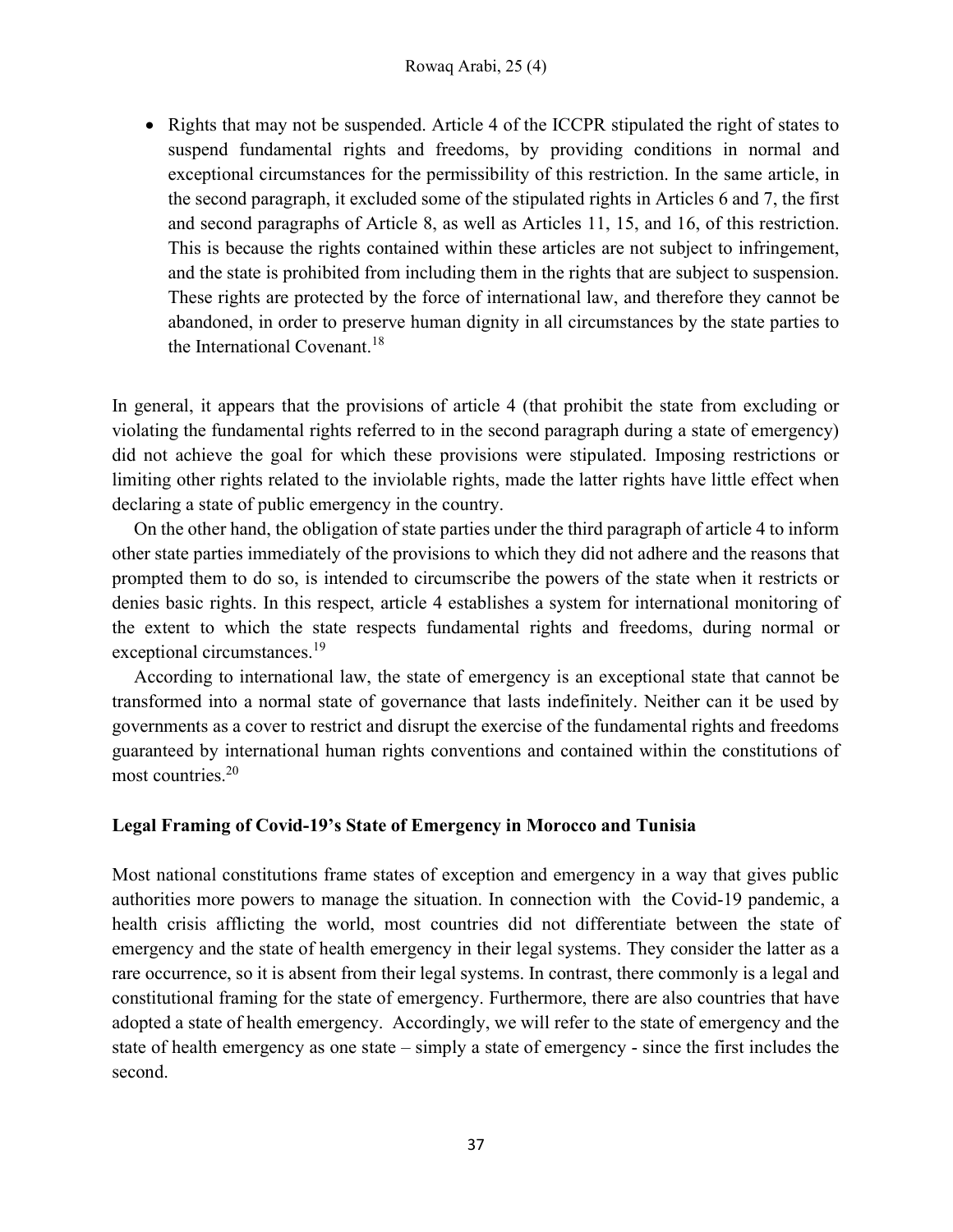In the case of Morocco, the government attempted to respond to the standards stipulated in international law. As such, the Moroccan Constitution of 2011 stipulated a state of exception and emergency in articles 59 and 74, to give the king broad powers to take measures by way of adapting to changing emergency circumstances. These include the power to suspend the exercise of rights and freedoms. By indicating the parameters of the exceptional circumstances, Morocco's constitution has adhered to the basic standard stipulated in the ICCPR, especially with regard to threats to territorial integrity, or the occurrence of events that hinder the normal functioning of government institutions.<sup>21</sup>

The reasons necessitating the declaration of a state of exception according to the 2011 Moroccan Constitution are broad and vague. The language is malleable and imprecise, which leaves the interpretation of constitutional provisions open to the ruling authority, which may consider virtually anything a threat to territorial integrity or an obstruction upon the functioning of public institutions.<sup>22</sup> Consequently, the interpretation remains open to events during which the authority may deem it necessary to declare a state of exception, which in some cases may not constitute a real threat to the nation's territorial integrity or the functioning of its institutions.<sup>23</sup>

The Moroccan government had previously declared a state of exception and emergency, but it was largely due to an explicit threat to the ruling system. Moroccan constitutions thus sought to grant absolute authority to the executive government authorities, in regards to determining the reasons for declaring a national state of emergency. A debate arose on this issue after King Hassan II declared a state of exception in 1965, which confirmed the orientation of the Moroccan constitutions regarding emergency/exception.<sup>24</sup> All this left the Kingdom in a legal and constitutional vacuum when it was hit by the global health crisis of Covid-19. This pushed the government to rectify the matter<sup>25</sup> by stipulating Decree Law No. 2.20.292 related to the state of health emergency and the procedures for declaring it, and Decree No. 2.20.293 related to declaring a state of health emergency across the country to confront the coronavirus outbreak.<sup>26</sup> The Moroccan government invoked article 81 of the constitution, which allows it to issue laws during the interval between parliamentary sessions. $27$ 

The two decrees - consisting of seven articles in the first and five in the second - declared that Morocco is in a state of health emergency under Article 1 of Decree Law No. 2.20.292. That decree also affirmed that the government has the right to take all legislative, organisational, administrative and other measures during the emergency period. It deemed it within the government's powers to mobilise all possible means and measures necessary to prevent the Covid-19 crisis from worsening.<sup>28</sup>

Whereas in Article 4 of the same decree states that anyone who violates orders and decisions issued by the public authorities is subject to imprisonment for a duration ranging from one to three months, and a fine ranging from 300 to 1,300 Moroccan dirhams (28 to 121 euros). This is in addition to the application of the penal code or criminal law when deemed necessary. The article adds that all citizens are subject to the same penalty if they obstruct or interfere with  $-$  in any manner- the work of the public authorities in managing emergency or exceptional circumstances.<sup>29</sup>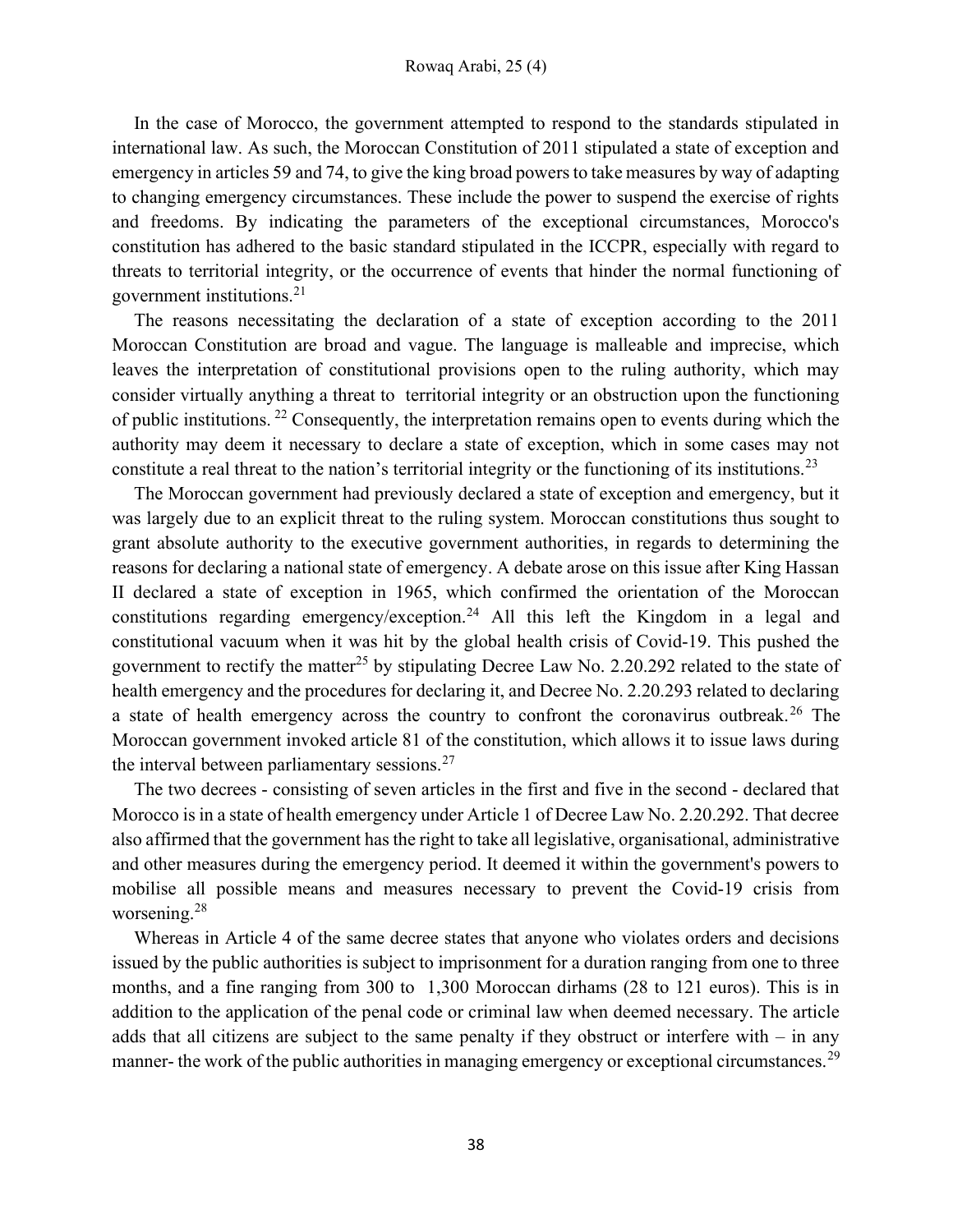The Moroccan government, in Decree No. 2.20.293 related to the procedures for declaring a state of health emergency, defined these measures and determined their duration (set them for thirty days). It generally stipulated the transfer of all legislative, executive and administrative powers in favour of the Ministry of Interior and authority figures, from governors, workers and leaders subordinate on various local scales. This decree enabled them to take all measures and issue any decision required by the state of health emergency, in a way that gives Ministry of Interior officials the power to enact these measures based on their personal reading of the epidemiological situation in the geographical areas in which they are based.<sup>30</sup> The measures taken were related to movement in general, as the right to movement was prohibited with few exceptions by means of a travel permit granted by the Ministry of Interior's local officials.<sup>31</sup>

The government did not stop at the two decrees. It continued to extend the state of health emergency by legislating new decrees without resorting to parliament, which is invested with original jurisdiction. In 2020, the government issued Decree No. 2.20.330 on 9 April,  $32$  Decree No. 2.20.371 dated 19 May,<sup>33</sup> Decree No. 2.20. 406 dated 9 June,<sup>34</sup> and Decree No. 2.20.503 dated 8 August.<sup>35</sup> The legislation of all these decrees sparked an extensive debate in academic, partisan and political circles inside Morocco, given that the government did not find direct constitutional support for the decrees, and relied on articles 21, 24, and 81. Intensifying the debate was the executive governing authority's lack of reliance on parliament, and its failure to involve parliament in other decrees. Nevertheless, there remain legislative solutions to deal with the legal vacuum related to the state of emergency. In this paper, we focus on rights and freedoms during this period, without entering into debates related to the legal and constitutional framework regulating the state of emergency in Morocco.

In comparison, the Tunisian state has witnessed less debate and disagreement than Morocco in regards to the legal and constitutional framework regulating the state of emergency. This is because Tunisia has been under a state of emergency since late 2015, after the terrorist attack on the presidential security convoy in the capital Tunis.<sup>36</sup> Since then, the state of emergency has remained declared in Tunisia, renewed every time.

When the pandemic reached Tunisia, the legal basis for taking favourable measures had already been established, given that the country was already in a state of emergency. Executive decisions and orders were straightforward to issue. President Kais Saied, by presidential order, imposed curfew all over Tunisia from six p.m. to eight a.m., starting on 18 March 2020 until further notice, with exceptions made for medical emergencies.<sup>37</sup> The President issued a second order, in the context of responding to Covid-19, that banned gatherings of more than three persons in public places. It banned the movement of people and vehicles during curfew times.<sup>38</sup> The presidential orders, similar to decrees, are legally binding and constitutionally based, especially Article 80 of the constitution, which gives the president the right to enact measures necessitated by the state of emergency.<sup>39</sup>

The Tunisian state also granted a mandate to the head of government in the form Law 19 of 2020, whereby the president can issue legislative decrees to confront and address the Covid-19 pandemic. This law, which consists of four articles, covers rights and freedoms. It provides that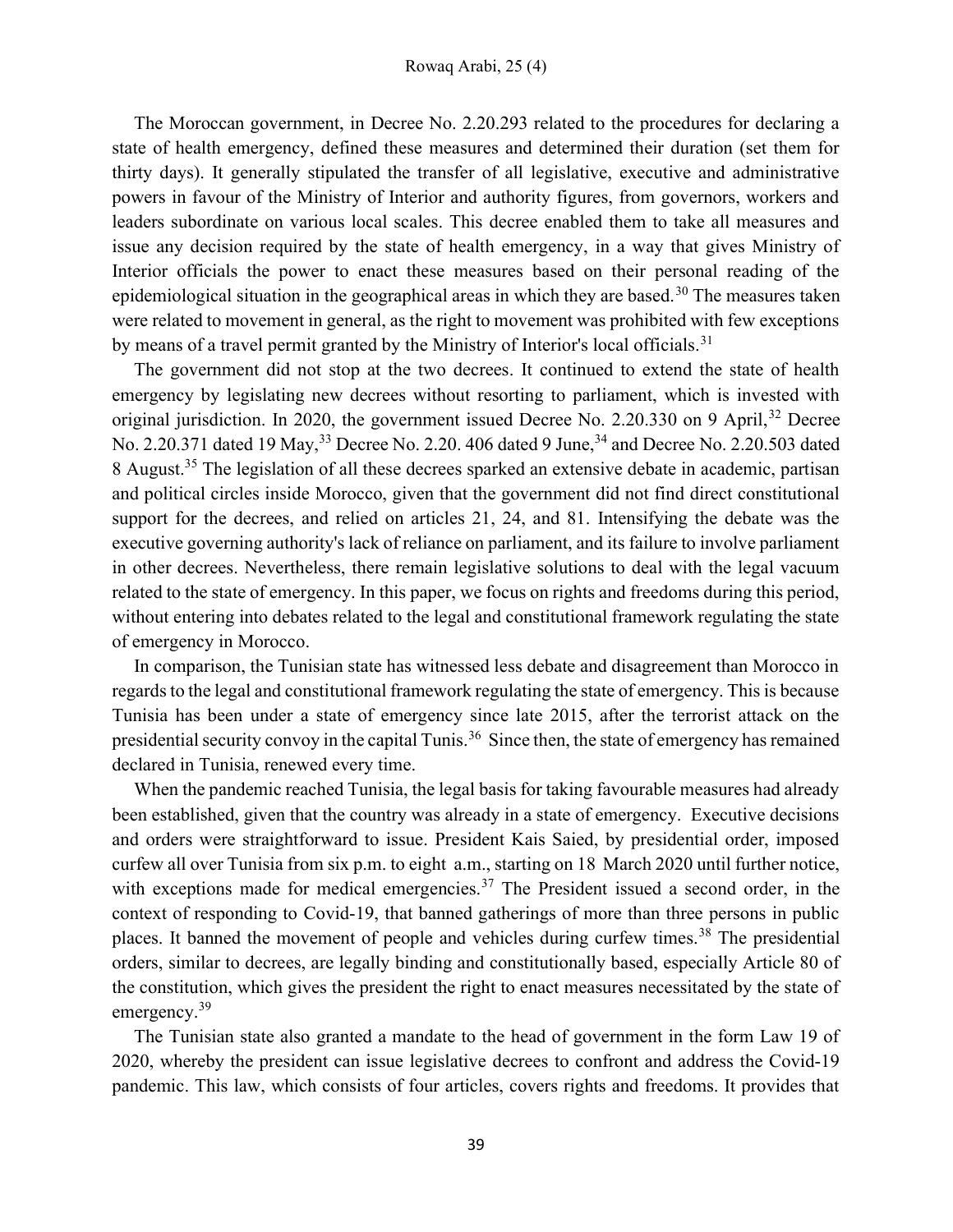the management of human rights in Tunisia during a state of emergency will be in line with the epidemiological situation in the country. The law contains provisions on how to resist the spread of the virus and harness efforts to eradicate it, in a manner that does not contradict the requirements of Article 49 of the Tunisian Constitution.<sup>40</sup>

In the same context, and in order to control the spread of the pandemic, the Tunisian government criminalised every breach of curfew during quarantine, and set a fine for those who violate the curfew at fifty Tunisian dinars (fifteen and a half euros). Furthermore, anyone (especially the infected) who does not comply with the preventive and remedial measures to limit the spread of the novel coronavirus is penalised with a fine ranging from 1,000 to 5,000 Tunisian dinars (308 and 1544 euros). In the event that a person is the source of transmission to another person, the vector shall be punished according to the criminal procedures law and the penal code, as the vector is considered a person who has committed a crime requiring imprisonment.<sup>41</sup> Based on that law, the government issued another decree to address the social and economic impacts of the coronavirus. According to the decree, the quarantine is to be gradually lifted in accordance with a strict preventive system, and some economic activities can be resumed according to a specific program and government plan related to developments and evaluation of the pandemic situation in the country.<sup>42</sup>

In July, the Prime Minister issued a government order to end the state of comprehensive quarantine imposed on the country during the month of March  $2020<sup>43</sup>$  The state of emergency continued and was extended for six months, beginning on 30 May 2020 and ending on 25 November 2020, by order of the President who had previously stated that the emergency law is unconstitutional, saying that he is, 'obliged to extend the state of emergency, like someone holding a burning coal'. <sup>44</sup>

There were many violations of rights and freedoms during the state of emergency in Tunisia, and these violations were shown even more clearly during the imposition of the quarantine. There was a debate regarding the constitutionality of the presidential order of 2015 declaring a state of emergency in the country, which continued to extend automatically; there was also debate regarding the legality of restrictions on the exercise of some rights. Article 49 in the constitution explicitly provides that: 'The law determines the controls related to the rights and freedoms guaranteed in this constitution and their exercise in a way that does not undermine their essence'.<sup>45</sup>

## Impact of the Health Emergency on Freedom of Expression in Morocco and Tunisia

Restricting freedoms under the pretext of applying the law has been problematic throughout history. For example, the US Supreme Court heard a case in 1985 on the killing of a child, accused of stealing ten dollars, by a policeman during<sup>46</sup>pursuit. Several issues were raised. Although the policeman behaved according to the law and sought to preserve public order, that behavior cost a person's life over a very small sum of money. Is it permissible to deprive a person of their right to life in order to preserve public order, security or health? Does the problem lie within the laws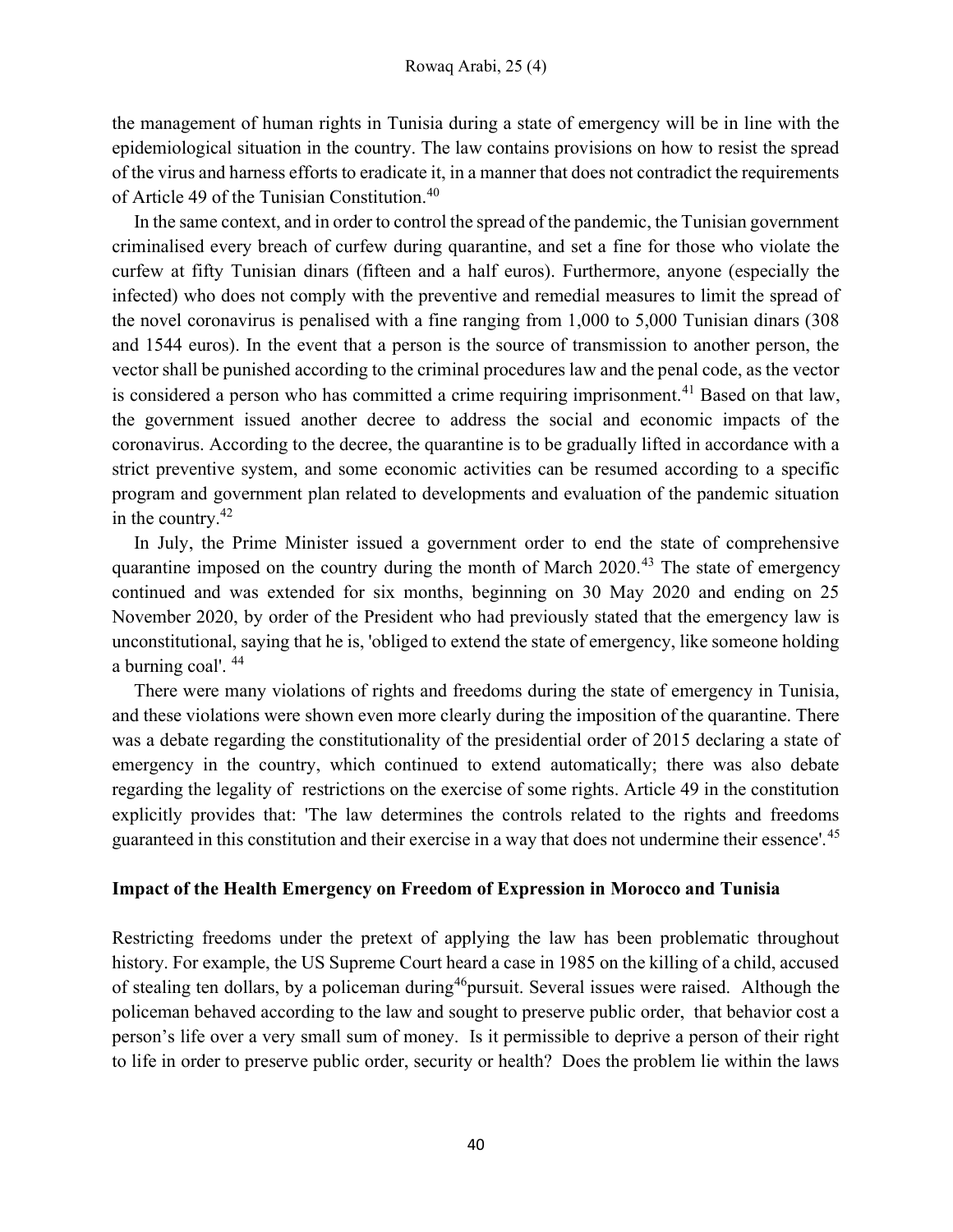that do not provide for the principle of proportionality and gradualism in the strict application of the legal rule across different contexts? $47$ 

The Office of the United Nations High Commissioner for Human Rights has warned against the exploitation of states of emergency by governments to retreat from human rights gains. The OHCHR called for the observance and inclusion of human rights during the response to Covid-19, and a number of United Nations human rights experts issued a memorandum at the beginning of the pandemic's global spread, in which they warned countries against using state of emergency to settle scores with individuals or groups, or to suppress and violate human rights in their countries.<sup>48</sup>

Since their respective declarations of a state of emergency in response to the Covid-19 pandemic, both Morocco and Tunisia have taken a number of measures that restrict the rights and freedoms of their citizens. While many rights were negatively affected during the public health crisis, the focus of this study is limited to freedom of expression and opinion, as an illustrative case.

In Morocco, since the declaration of the state of emergency<sup>49</sup> and the restriction of movement throughout the country on 20 March 2020, all powers have been transferred to the executive authority, and the hand of the Ministry of the Interior has been significantly extended ever since, especially in regards to violating rights and freedoms. A large number of the executive authority's agents have transgressed human rights, and at times, cases of violence by security forces against citizens, especially in the first weeks of the health emergency, were documented.<sup>50</sup>

The Moroccan government also took advantage of the exceptional global health emergency to restrict and deny the right to free expression and opinion in the country. It prevented the printing of newspapers for more than two months, and did not allow printing to resume until 26 May 2020.<sup>51</sup> Moroccan human rights organisations considered the Moroccan authorities' violations of the right to free expression during the health emergency as tantamount to a 'human rights setback'.<sup>52</sup>

Within the framework of Law Decree No. 2.20.292,<sup>53</sup> the Public Prosecutor's Office moved the arrest and prosecution of 91,623 persons who violated the state of emergency, including 558 people in detention simply for violating quarantine measures, up to 22 May 2020 - according to an official statement from the Moroccan Public Prosecution Office.<sup>54</sup> Among the detainees were five journalists arrested solely for exercising their right to free expression and opinion. After expressing their views on the state's response to the Covid-19 crisis, the journalists were arrested and prosecuted under emergency law on charges such as 'broadcasting false facts', which does not constitute a crime in such exceptional circumstances, according to the international standards.<sup>55</sup>

Three journalists from among the five arrested - Mohamed Bouzrou, Mohamed Shajia and Hassan Al-Morabti - were arrested on 17 and 19 April for expressing their opinions on a Facebook page called 'Fazaz 24'. They criticised some of the government's behaviours and actions in regards to measures taken in response to the Covid-19 crisis. This included a comment about the 'clientelism' that marred the distribution of aid to citizens. Later on, the authorities released one of the journalists, while the other two remain behind bars.<sup>56</sup>

On May 15, security forces arrested another journalist in the city of Figuig because he too exercised his natural right to express his opinion, which is guaranteed by all international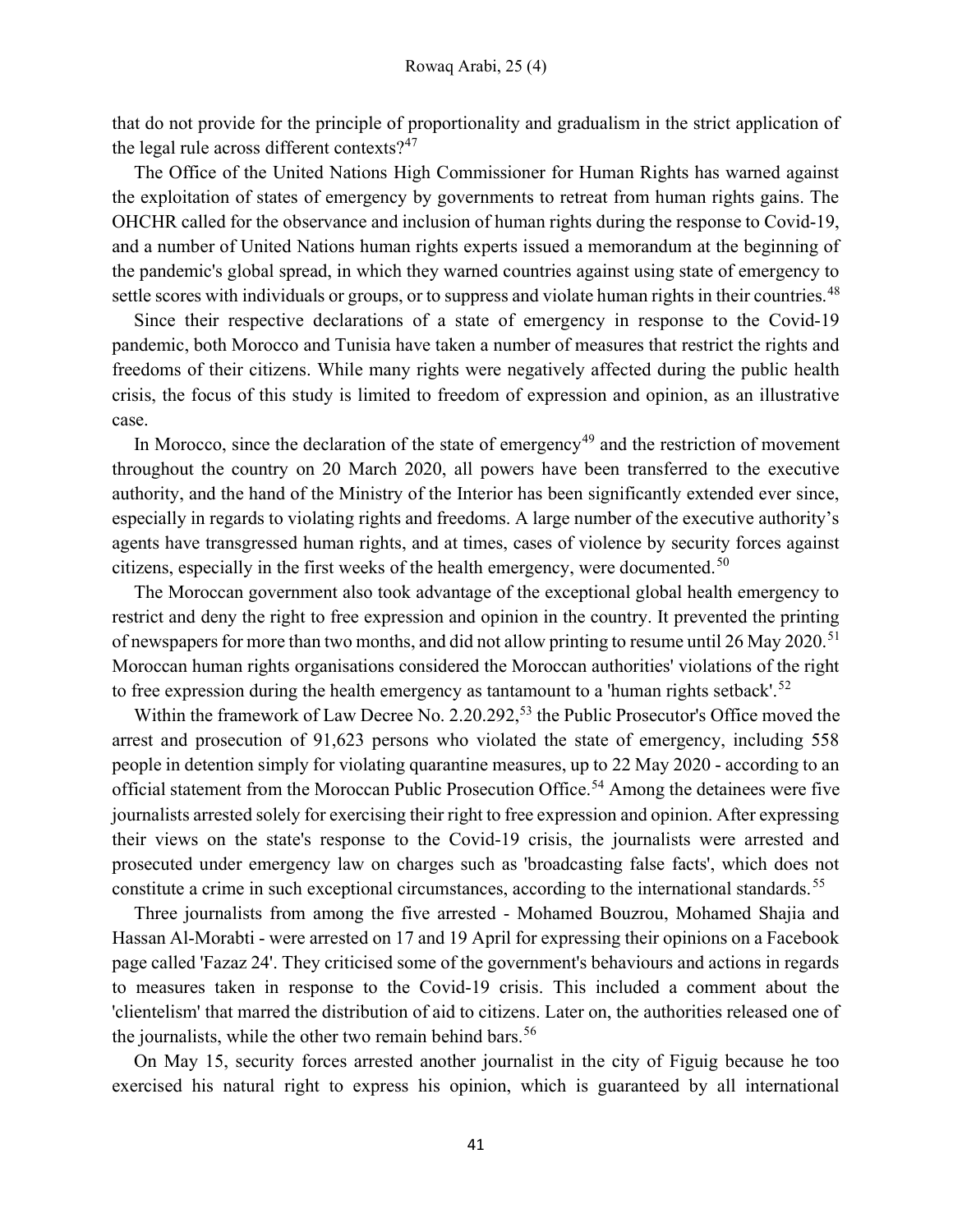covenants and Morocco's 2011 constitution. Authorities arrested the journalist after he commented on social media that he considers some practices by authority figures to be 'violations of human rights'. Amna Goulali, Deputy Director of the Middle East and North Africa Regional Office at Amnesty International, said that Morocco should not use the state of emergency to 'silence the voices of those who dare to criticize the government's measures to confront and deal with the pandemic'.<sup>57</sup>

The Moroccan government further exploited the state of emergency by attempting to pass law number 22.20 related to the use of social networks. The law was set to restrict freedom of opinion and expression for Moroccan citizens, especially on social networks.<sup>58</sup> Yet the law's passage was prevented by the pressure exerted by Moroccan public opinion, including a substantial amount of popular protest and rejection on social media, forcing the government to postpone its consideration.<sup>59</sup> The law, which was presented by the Minister of Justice and approved by the Government Council, is evidence of the concerns previously raised about the exploitation of the state of emergency to eliminate basic rights and freedoms, foremost among them the right to freedom of opinion and expression.

The 'postponed' bill consists of twenty-five articles, including articles that criminalise speech on the Internet. Article 14 stipulates that anyone who incites a boycott of products, goods or services shall be punished with imprisonment of three months to three years and a fine of 5,000 to 50,000 Moroccan dirhams. Article 16 of the draft law itself criminalises anyone who publishes or promotes electronic content, which includes false news, with a prison sentence of three months to two years and a fine of 1,000 to 5,000 Moroccan dirhams.<sup>60</sup> It is worth noting here that the falsity of the news is determined by the government, and therefore there is no specific and clear criterion for determining the meaning of 'falsity' here.

The articles of this law contradict international human rights obligations, and in particular the article 19 of the ICCPR, which does not allow states to restrict freedom of opinion and expression except in accordance with international standards. Accordingly, the United Nations ranked Morocco among the countries that violated human rights during the state of emergency to confront Covid-19. The Office of the High Commissioner for Human Rights confirmed in a statement that there are more than eighty countries - including Morocco - that have exploited the state of emergency to violate rights and freedoms, while citing the need to resolve the public health crisis. The High Commissioner's statement stressed that, 'emergency powers must not be transformed into a weapon in the hands of governments to be used against opposition, monitor peoples and stay in power'.<sup>61</sup>

The rights situation in Tunisia is less severe compared to Morocco. Since its announcement of the quarantine to confront the outbreak of the novel coronavirus, the government has taken a number of measures and procedures, the first of which was to impose a curfew on 18 March 2020, and tighten the screws on people's freedoms outside the hours of the ban. The President used the army - deployed on the national level across the territory - to impose these measures under the cover of fighting the pandemic's spread. <sup>62</sup> Several Tunisian human rights organisations confirmed that these governmental measures were taken to limit the right of citizens to express opinions on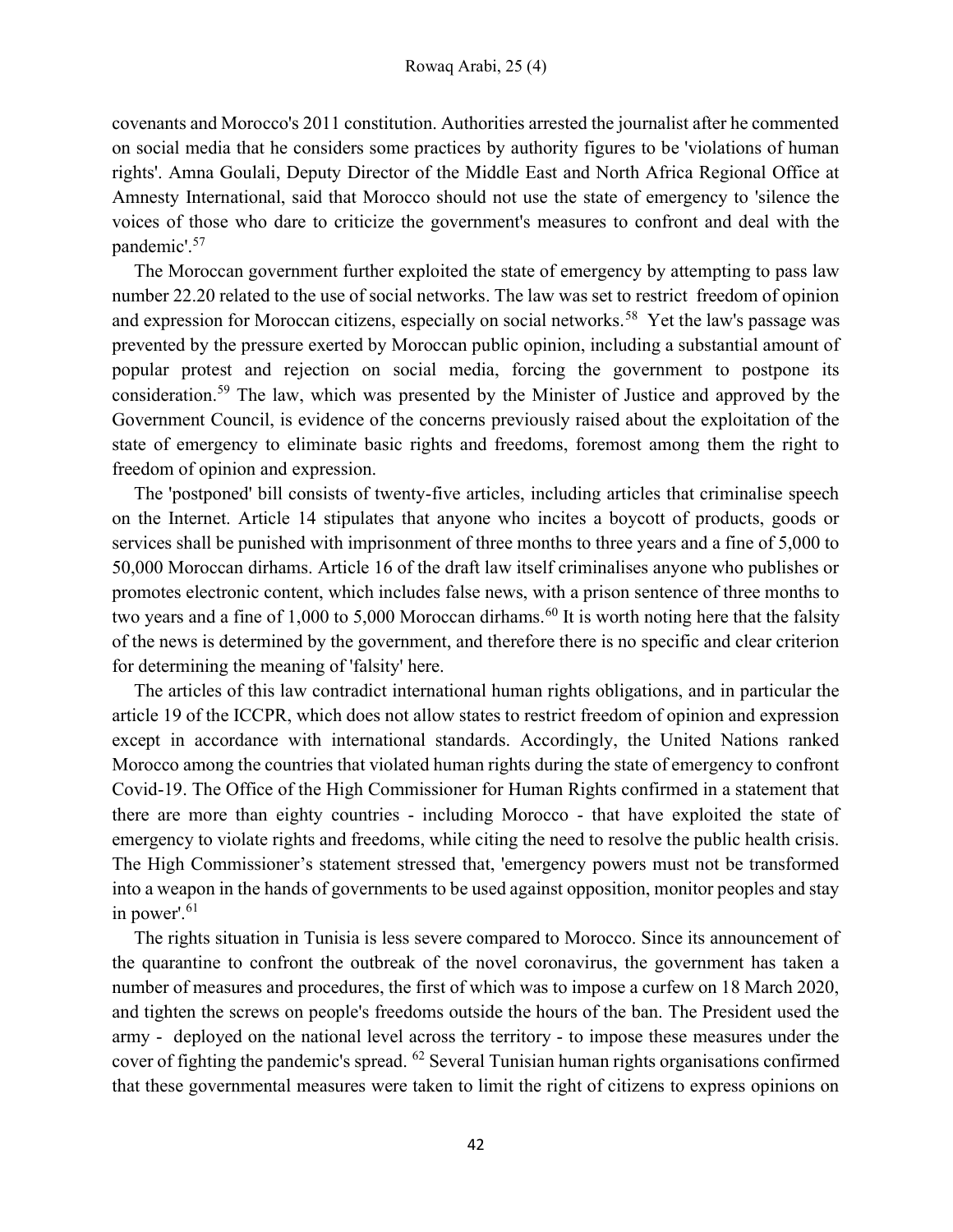public policies in the country, taking advantage of the quarantine. Rights organisations also condemned the arbitrary practices of security personnel against individuals who left their homes for shopping. $63$ 

The Tunisian authorities took advantage of the state of emergency and quarantine imposed in the country due to the Covid-19 pandemic, and arrested a Tunisian blogger simply for expressing her opinion. The blogger in question shared a satirical post on her Facebook page entitled 'Surat Corona'. She was sentenced to six months imprisonment and a fine of 2,000 dinars (616 euros) for 'insulting the sacred, outraging morals and inciting violence'. Human rights organisations, including Amnesty International, called for the release of the Tunisian blogger and for the government to respect free opinion and expression, especially considering Tunisia's status as an emerging democracy in which it is not appropriate for the government to exploit a public health emergency to restrict basic freedoms and rights.<sup>64</sup>

Tunisian rights activists are concerned about the rapidity with which this blogger's case was handled. Some expressed astonishment at the way the case proceeded, especially in light of the exceptional circumstances in Tunisia - the state of emergency and quarantine. What raised suspicion is that the authorities did not prosecute more serious violations, such as domestic violence, in the same speed and manner.<sup>65</sup> This is even more problematic given that Tunisia's 2014 constitution - considered the most supreme legal document in the country - guarantees the exercise of freedom of opinion and expression for all individuals without restriction.<sup>66</sup>

Media professionals and those interested in Tunisian public affairs expressed their dismay and frustration at the measures taken by the government under the cover of the health emergency and home quarantine, which contributed to restricting freedoms and hindering access to information. In effect, official media platforms became the only parties that obtained information, which in turn made the exploitation and manipulation of this information highly probable. On the occasion of World Press Freedom Day, Ritaj Ibrahim of the Arab Foundation for Freedoms and Equality stated: 'This pandemic has placed additional restrictions and made the task of journalists more difficult, as it made it difficult for them to access information, and complete information cannot be accessed through the use of the Internet only'.<sup>67</sup>

Tunisia continues to exploit the state of emergency and quarantine to restrict rights and freedoms, especially free expression and opinion. It is still unwilling to legislate a law regulating the press council, which in turn would ensure the protection of freedom of expression and the press from deviations, abuses of power, and unprofessional practices by the authorities. A law regulating the Press Council would develop a code of ethics based on respect for human rights and free expression, contributing to education on human rights in Tunisian society, given that genuine democracies value a free press. The Tunisian government, however, is still hindering the process, and during the home quarantine period withdrew a bill on the press council.<sup>68</sup>

 On the legislative front, Tunisia exploited the state of emergency to make urgent amendments to articles 245 and 247 of the Criminal Code, with the aim of controlling free opinion on social networks and restricting free expression in all electronic media, criminalising the '[disclosure of]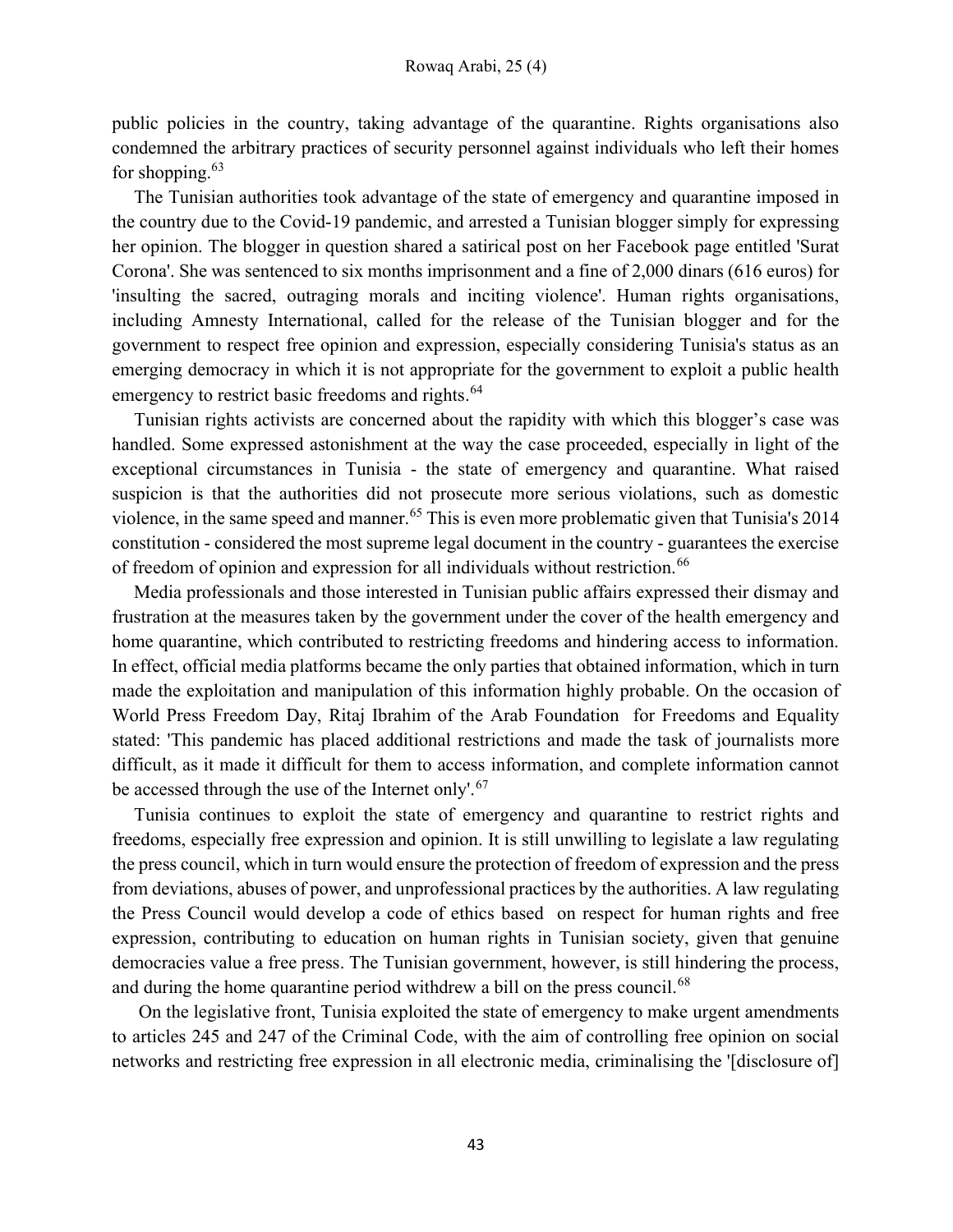any false or suspicious speech among users of social media networks and platforms, which may be offensive to individuals, groups, or institutions'.<sup>69</sup>

These amendments regarding freedom of expression in the digital sphere completely contravene the Tunisian constitution and international human rights obligations. Article 31 of the constitution guarantees the freedom of expression, thought, opinion and access to information. It affirms that censorship is not permissible, while Article 49 states that the law defines the controls and restrictions on rights and freedoms in a manner that does not affect their essence, and adds that no amendment is permissible that contradicts human rights gains guaranteed in the constitution.<sup>70</sup>

Nevertheless. Tunisia's violations of free expression and opinion during the state of emergency remain less severe than Morocco's violations. The latter recorded a large number of cases in which the right to free expression, thought and opinion was restricted. In general, all Arab countries, especially in North Africa, have taken advantage of the state of emergency declared during Covid-19 to limit the exercise of rights and freedoms. In particular, states sought to control freedom of expression and settle their accounts with dissidents during this exceptional period. This should not be the case, given that these countries are undergoing extraordinary circumstances that require a focus on overcoming the crisis rather than making gains for regimes.

Countries must rely on UN and international standards when dealing with human rights during pandemics, crises, emergencies, and exceptional circumstances, to allow their citizens to discuss and debate issues related to home quarantine, as well as express their views on measures and procedures related to public health emergencies. Previous experience with HIV showed that there is no justification for restricting and limiting rights and freedoms, especially free expression, and access to information. On the contrary, systems must be in place to guarantee access to information, and to allow everyone to freely express opinions and ideas.<sup>71</sup>

## Conclusion

The Covid-19 pandemic has demonstrated the fragility and weakness of constitutional guarantees for rights and freedoms in North African countries, including those countries caught in the fervour of the 2011 Arab uprisings and that developed and changed their constitutions in consideration of international human rights standards. Likewise, the pandemic made clear that authoritarian regimes always remain true to their authoritarian traditions; they need only an opportunity to reproduce the same old authoritarian patterns. This is what we observed in the cases of Morocco and Tunisia, which witnessed multiple violations of rights and freedoms - especially the right to free opinion and expression - during the state of emergency enveloping the two countries.

Government authorities in Morocco and Tunisia arrested journalists and citizens simply for expressing their views, and also attempted to restrict this right by legislating draconian laws. This highlights the importance of having constitutional provisions and legal texts regulating the right to freedom of expression, opinion and thought, formulated in a way that fully recognises this fundamental right in the democratic system. This legislation should ensure the exercise of rights is not subject to restrictions set during exceptional circumstances except in a clear manner that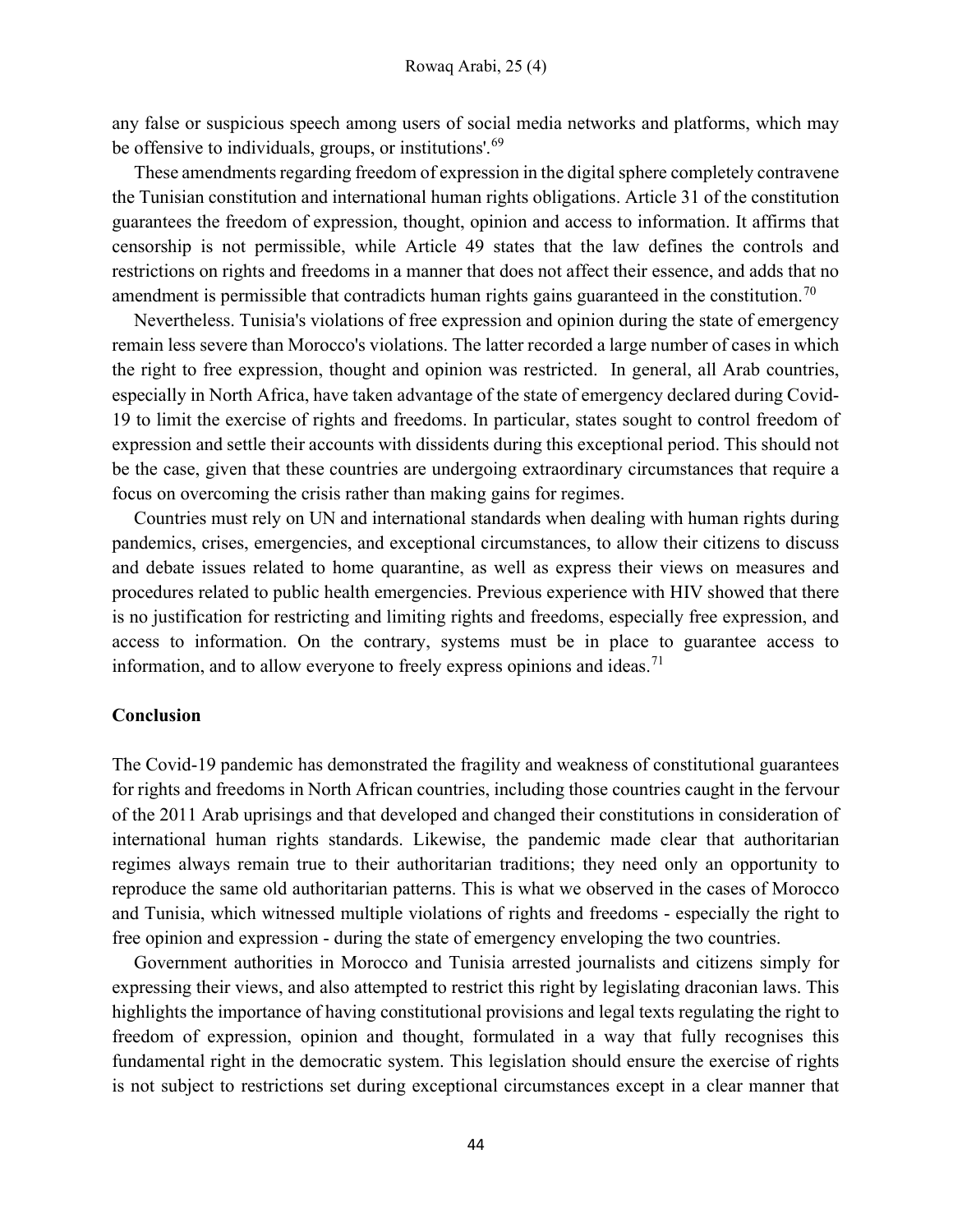evokes proportionality and the Siracusa Principles in detail and free of any ambiguity and confusion that can be exploited by states.

Yet in Morocco and Tunisia - two constitutional states that have stipulated their commitment to international rights standards - the violation of human rights is the norm, not the exception. This widespread lack of respect for rights in the two countries was made evident in the context of their respective declarations of an emergency state in response to Covid-19. Both states took advantage of this period to consolidate the authoritarianism of their security apparatuses, and to grant the executive ruling authority more powers against all other branches of governance.

## About the Author

Elhafad Nouini is a postdoctoral researcher in political science and international law.

<sup>&</sup>lt;sup>1</sup> Abdelkarim, Faris Hamed (2008) 'Safety of the People is above the law: the doctrine of constitutional transcendence and the theory of needs in hard times for the state', Al-Nour, 21 February, accessed 11 August 2020, https://bit.ly/3kuL1N7.

<sup>&</sup>lt;sup>2</sup> Janjin, Al-Hussien Mohamed (2020) 'Legitimacy of restricting human rights during health crises', Maroc Doura, 18 May, accessed 11 August 2020, https://bit.ly/3gOE3Qx.

<sup>&</sup>lt;sup>3</sup> The most lethal pandemic in history. It is estimated that this pandemic killed between 20 and 50 million people across the world. The background of this pandemic, and the confusing results of the seasonal flu, is what made the flu the second most studied virus in the world, after HIV' See (2012) 'The Puzzle of the Flu' WHO Journal, April, accessed 11 August 2020, https://bit.ly/2DZidv8.

<sup>&</sup>lt;sup>4</sup> Reladunes, Timas, translated by Nawar, (2020) 'The gravest pandemics in history', Fossils, 2 April, accessed 29 October 2020, https://bit.ly/35JfXm5.

<sup>5</sup> Ibid.

<sup>&</sup>lt;sup>6</sup> Soliman, Amer (2020) 'The deadliest pandemics across history: How did the world face them?' TRT Arabic, 25 March, accessed 29 October 2020, https://bit.ly/35KlKb5.

<sup>7</sup> Al-Chourabi, Abdulhamid and Sherif Jadallah (2000) 'The prospects of unconstitutionality and illegitimacy of the decisions to declare and extend state of emergency and military control' Egypt: Munsha'a Al-Maarif, p.44

<sup>8</sup> Etat de Droit et l'Etat d'Exception : une conception de l'Etat (2013), Paris, p. 9.

<sup>&</sup>lt;sup>9</sup> Jamil, Hussien (1963) Martial orders, Baghdad, p. 64.

<sup>10</sup> Abdulqadir, Laraj (2012) Phd thesis, Morocco, p. 182.

 $11$  Ouguergouz, F (1994) 'L'absence de clause de dérogation dans certains traités relatifs aux droits de l'homme : les réponses du droit international générale', p 291.

<sup>&</sup>lt;sup>12</sup> See ICCPR, article 4.

 $<sup>13</sup>$  Similar provisions to article 4 of the ICCPR, which allows the neutralization of basic rights and freedoms during</sup> states of emergency, are to be found in the European Convention on Human Rights (article 15) and the American Convention on Human Rights. In the American convention, article 27 granted this exceptional right to state parties. For a discussion on the American Convention on Human Rights and its role in protecting human rights in the Americas, see. INTER (1982), '10 years of work, 1971-1981', publications of the American Human Rights Committee. <sup>14</sup> Human Rights Watch (2020) 'Rights perspectives of the coronavirus', 17 March, accessed 17 August 2020, https://bit.ly/3h7dZQS.

<sup>&</sup>lt;sup>15</sup> (1984) 'Final Report of the International Law experts,' April, Italy, p. 2.

<sup>16</sup> Ibid, p. 4.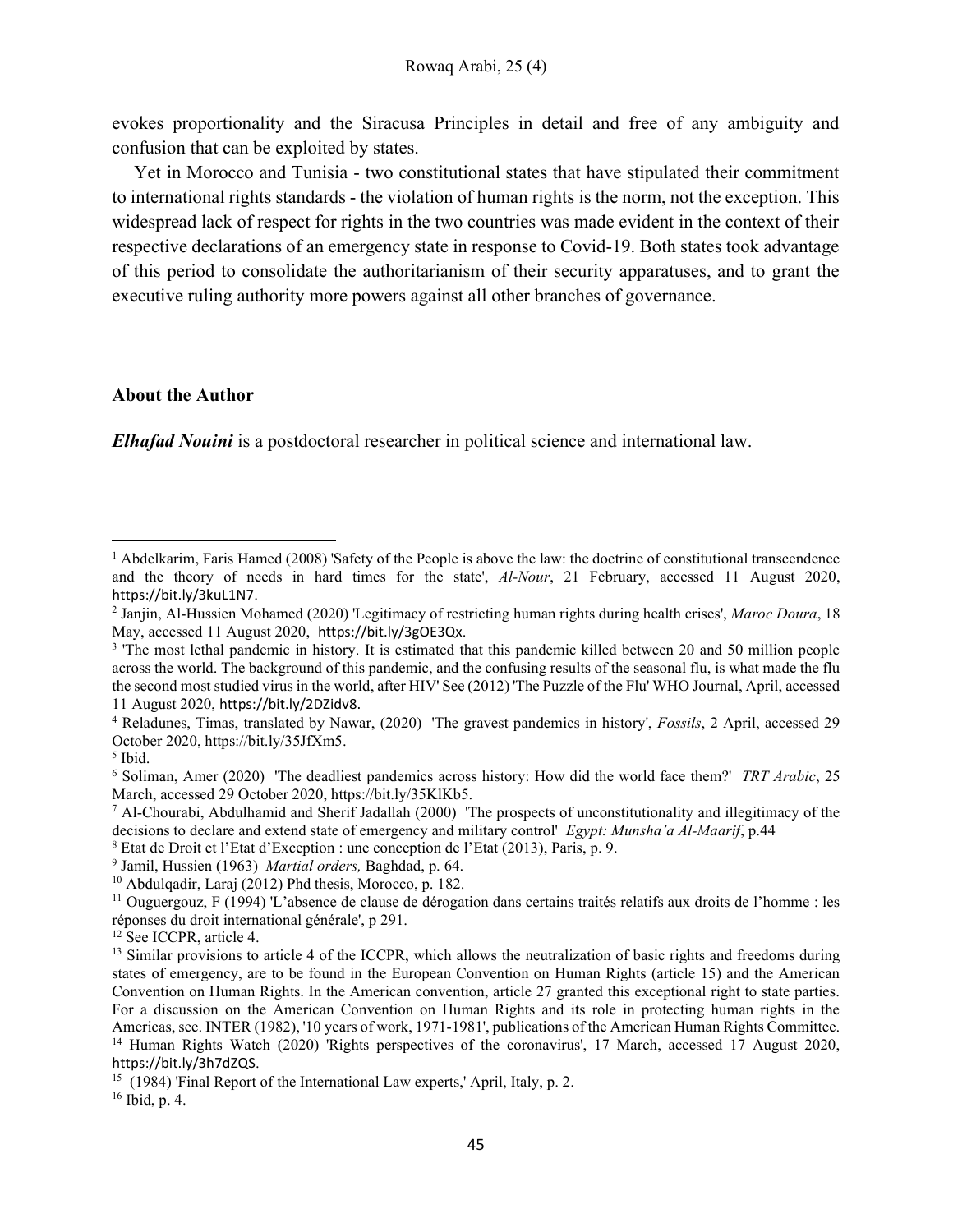<sup>17</sup> Ahrachan, Omar (2020) 'Rights and Freedoms in the state of emergency: problems with legislation, adequacy and application', p. 221.

<sup>18</sup> These untouchable rights were determined after long discussions and debates between negotiating parties in the Preparatory Committee for the International Covenant, and by invoking all political, economic and military circumstances, the second paragraph of Article 4 was stipulated, and the importance of it to preserve human dignity. It is not permissible to violate according to Article 4: the right to life and the arbitrary deprivation of anyone of his life, torture or inhuman or degrading treatment, the right to not be subjected to servitude, the prohibition of slavery and the slave trade, the inability to imprison anyone for not being able to fulfill a contractual obligation, inadmissibility of retrogression of penalties or imposition of punishment more severe than they were, recognition of legal personality, the right to profess and practice the faith. See article 4, ICCPR (1976).

<sup>19</sup> Al-Awadi, Badriya (1984) 'Provisions restricting basic human rights in the ICCPR and constitutions of the Gulf states', Gulf Studies Journal, vol 10/40, (Kuwait: Gulf Center Publications), p. 30.

<sup>20</sup> Khamous, Amr Abdulla (2008) 'Impact of emergency law on individual freedoms in constitutions', *Kurdistan* Strategic Studies Publications, p 57.

<sup>21</sup> Al-Awadi, Badriya, Op. Cit, p. 37.

<sup>22</sup> Robert, Jacque (1993) 'L'état de l'exception dans la constitution du Maroc, dans Trente années de vie constitutionnelle au Maroc', p. 244.

<sup>23</sup> Al-Fahri, Al-Fasi Youssif (1999) 'International Human Rights Law in the Constitutions of North Africa', PhD Thesis, Rabat: Legal, economic and social sciences, University of Aghdal, 1998/1999, p. 138.

 $24$  Rabi'I, Hamid (2013) 'Status of international treaties in the new constitution: the case of international human rights treaties', Moroccan Journal for Local Administration and Development, (82) Rabat, p. 403.

 $25$  The Moroccan government before issuing the Orders issued a regulation from the Ministry of Interior declaring 'a health emergency status in the country', dated 20 March 2020. There, it drew the broad lines of the state of emergency and the procedures taken. It led to a legal and constitutional controversy, later remedied through the two Orders on the health emergency.

<sup>26</sup> Official Gazette, vol 6867 bis, 19 Rajab 1441 (24 March 2020), p. 1782.

 $27$  Tabih, Abdulkabir (2020) 'The need for applying article 81 of the Constitution', Al-Awal, 21 March, accessed 21 August 2020, https://bit.ly/3l8Orp9.

<sup>28</sup> Article 3, decree 2.20.292 related to the state of emergency and declaring it. Official Gazette, vol 6867 bis, issued 24 March 2020.

<sup>29</sup> Article 4, decree 2.20.292.

<sup>30</sup> Article 3, decree 2.20.293 on the declaration of health emergency.

<sup>31</sup> Ibid, article 4.

<sup>32</sup> Official Gazette, Vol 6874, 25 Shaban 1441 (19 April 2020), p. 2218.

<sup>33</sup> Official Gazette, Vol 6883, 25 Ramadan 1441 (19 May 2020), p. 2776.

<sup>34</sup> Official Gazette, Vol. 6889, 17 Shawal 1441 (9 June 2020), p. 3394.

<sup>35</sup> Zahrouni, Samla Youssef (2020) 'Review of decree 2.20.503 in Morocco', The Arab Union of Judges, 9 August, accessed 22 August 2020, https://bit.ly/3gdhGU0.

<sup>36</sup> Al-Thabity, Adel (2020) 'Tunisia... extending the state of emergency 6 months', *Anatolia Press*, 29 May, accessed 22 August 2020, https://bit.ly/31ppY7f.

<sup>37</sup> Presidential order 24/2020 issued 18 March 2020 regarding curfew across the republic (2020) Geneva Center for Security Sector Governance, 18 March, accessed 22 August, https://bit.ly/3j2fel5.

<sup>38</sup> Presidential order 28/2020 dated 22 March 2020 regarding curfew and banning of gathering outside curfew times (2020) Geneva Center for Security Sector Governance, 22 March, accessed 22 August 2020, https://bit.ly/2CPYy0C.

 $39$  Article 80 of the Tunisian Constitution 2014: 'In the event of imminent danger threatening the nation's institutions or the security or independence of the country, and hampering the normal functioning of the state, the President of the Republic may take any measures necessitated by the exceptional circumstances, after consultation with the Head of Government and the Speaker of the Assembly of the Representatives of the People and informing the President of the Constitutional Court. The President shall announce the measures in a statement to the people. The measures shall guarantee, as soon as possible, a return to the normal functioning of state institutions and services. The Assembly of the Representatives of the People shall be deemed to be in a state of continuous session throughout such a period'.

<sup>40</sup> Law 19/2020, dated 12 April 2020, regarding mandating the head of the government to issue decrees to face the consequences of the Coronavirus situation (2020). Al-Rayed Al-Rasmy, vol 31, dated 12 April 2020.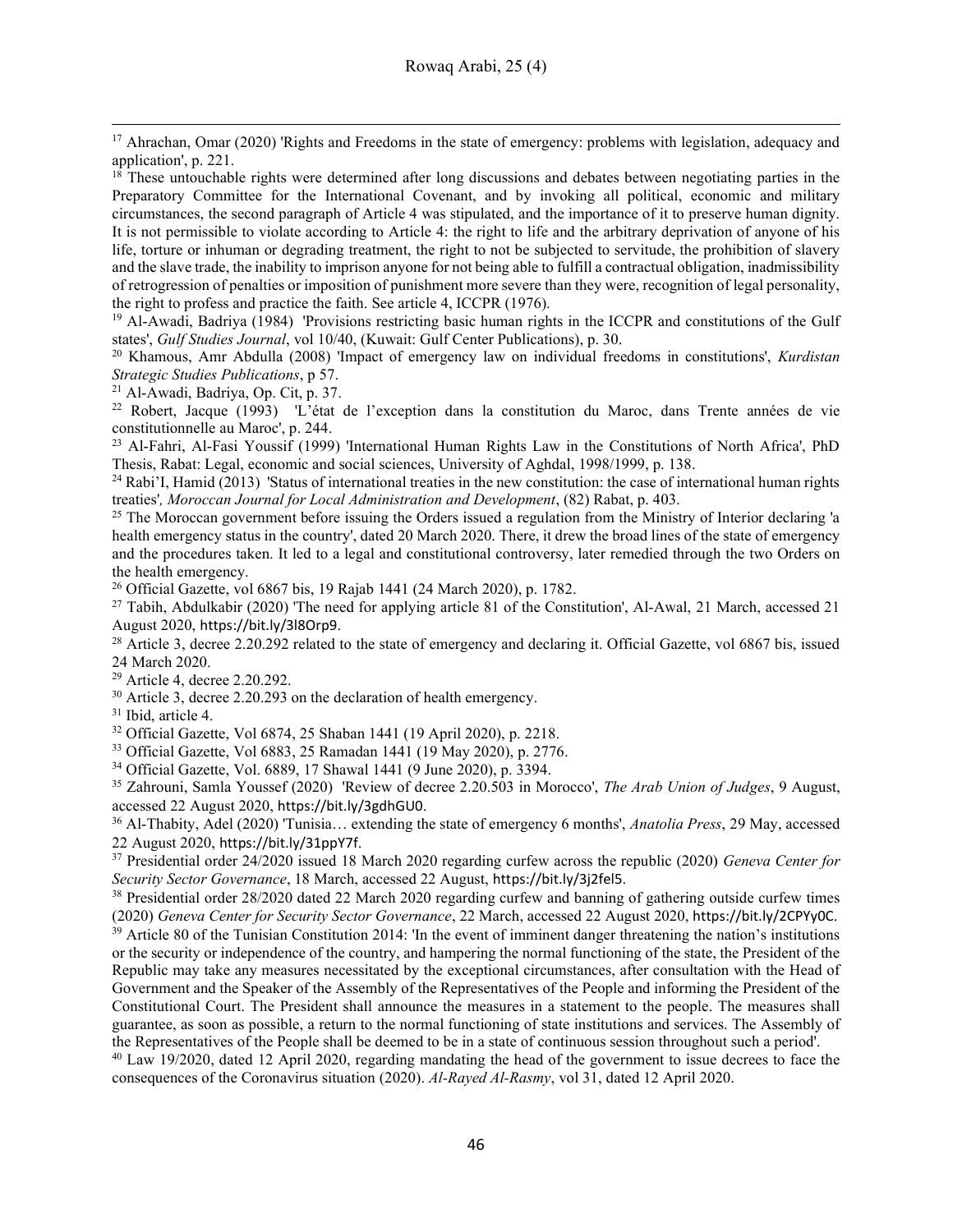<sup>41</sup> Decree issued by head of the government, number 9/2020 dated 17 April 2020, regarding confronting violation of curfew and comprehensive quarantine and procedures for persons suspected of being infected by Covid-19 (2020). Geneva Center for Security Sector Governance, 17 April 2020, accessed 22 August 2020, https://bit.ly/3hqYx2g.

<sup>43</sup> Governmental order 411/2020 dated 3 July 2020 regarding lifting the comprehensive quarantine and stopping some governmental orders, number 156/2020, dated 22 March 2020, regarding the provision of basic needs and the requirements of the continuation of vital infrastructure in the context of applying comprehensive quarantine (2020), accessed 22 August 2020, https://bit.ly/31nbYLa.

<sup>44</sup> Tunisia extends emergency for 6 months (2020), Al-Arabi al-Jadid, 29 May, accessed 23 August 2020, https://bit.ly/2Eo8kYh.

<sup>45</sup> Al-Ra'ed Al-Rasmy (2014), Tunisian Constitution, 10 February 2014.

<sup>46</sup> Tennesse Caring (1985), Decision 471, US Supreme Court, dated 17 March, Washington.

<sup>47</sup> Al-Majry, Khaled (2018) 'Restrictions and rules for rights and freedoms: comment on article 41 of the Tunisian Constitution', The International Institution for Elections and Democracy Publications, Tunisia, p. 7.

<sup>48</sup> Al-Majry, Karim (2020) 'The problematic relationship between state of emergency stipulations for Covid-19 and human rights and freedoms, in International law', Al-Jazeera Center for human rights and freedoms, accessed 24 August 2020, https://bit.ly/3hxn460.

<sup>49</sup> Declared for the first time in Morocco through the Ministry of Interior, through a statement issued by the ministry. The government later on, after two days, issued a decree as the law regulating this state of emergency. See, Ministry of Interior… Officially, the state of health emergency declared to confront the coronavirus (2020), 2M, 19 March, accessed 25 August 2020, https://bit.ly/3huGh82.

<sup>50</sup> Najdy, Adel (2020) 'Emergency in Morocco raises concerns about rights violations', *Al-Arabi al-Jadid*, 31 March, accessed 25 August 2020, https://bit.ly/31sGYcH.

<sup>51</sup> Abdulsamad, Mohamed (2020) 'Morocco, Corona adds to the plights of paper journalism', Anatolia, 2 July, accessed 25 August 2020, https://bit.ly/31tr8P2.

 $52$  Najdy, Adel (2020), Op Cit.

<sup>53</sup> Article 4 of the decree number 2.20.292 regarding the procedures of health state of emergency, includes, 'Everyone who violates [the law] shall be imprisoned for 1 to 3 months, and fined 300 to 1300 Dirhams, or one of these two penalties, notwithstanding harsher criminal penalties'.

 $\frac{54}{2}$  (2020) Statement about violations of the state of health emergency, 22 May, *Public Prosecution Office of Morocco*, accessed 25 August 2020, https://bit.ly/3aWYk4D.

<sup>55</sup> (2020) 'Morocco and Western Sahara: Put an end to the prosecution of activists through the new emergency law' AI, 9 June, accessed 25 August 2020, https://bit.ly/3aXWDUr.

<sup>56</sup> Ibid.

<sup>57</sup> Ibid.

<sup>58</sup> Azzam, Ismail (2020) 'Why did the bill on social networks cause widespread anger in Morocco?' *DW*, 29 April, accessed 26 August, https://bit.ly/3hylrES.

 $59$  Ghabshi, Bualam (2020) 'Did the Moroccan government dismiss the social networks law because of popular anger?' France 24, 5 May, accessed 29 October 2020, https://bit.ly/3hylrES.

<sup>60</sup> Al-Nasry, Nouraldin (2020) reading the bill number 22.20 regarding the use of social networks, open networks and the like, 10 May, accessed 26 August 2020, https://bit.ly/32rgoQh.

 $<sup>61</sup>$  (2020) 'UN ranks Morocco among states that committed violations in the context of coronavirus related emergency'</sup> Alef Post, 29 April, accessed 26 August 2020, https://bit.ly/2CZYyLw.

 $62$  Garrad, Aya (2020). "Tunisia faces the corona procedures: exceptional measures to confront exceptional circumstances?" ?' Arab Reform Initiative, Paris, April 2020, p. 3.

 $^{63}$  (2020) 'Are Arab regimes using the Corona situation to suppress rights?' France 24, 30 March, accessed 27 August 2020, https://bit.ly/2YGWX57.

 $64$  (2020) 'Tunisia: blogger imprisoned after sharing a satirical post, "Sourat Corona" ', DW, 14 July, accessed 27 August 2020, https://bit.ly/3lodQel.

 $^{65}$  Badri, Fatima (2020) 'In Tunisia: no freedom of expression against the "sacred"', *Daraj al-Ikhbari*, 3 June, accessed 27 August 2020, https://bit.ly/31x5clX.

<sup>66</sup> 2014 Constitution, article 31.

 $67$  (2020) 'Press freedom and the coronavirus,' Arab Foundation for Freedoms and Equality, 3 May, accessed 27 August 2020, https://bit.ly/31xAEQY.

<sup>42</sup> Governmental order number 208/2020, dated 2 May 2020, regarding the procedures of lifting quarantine (2020) accessed 22 August 2020, https://bit.ly/31itAHQ.